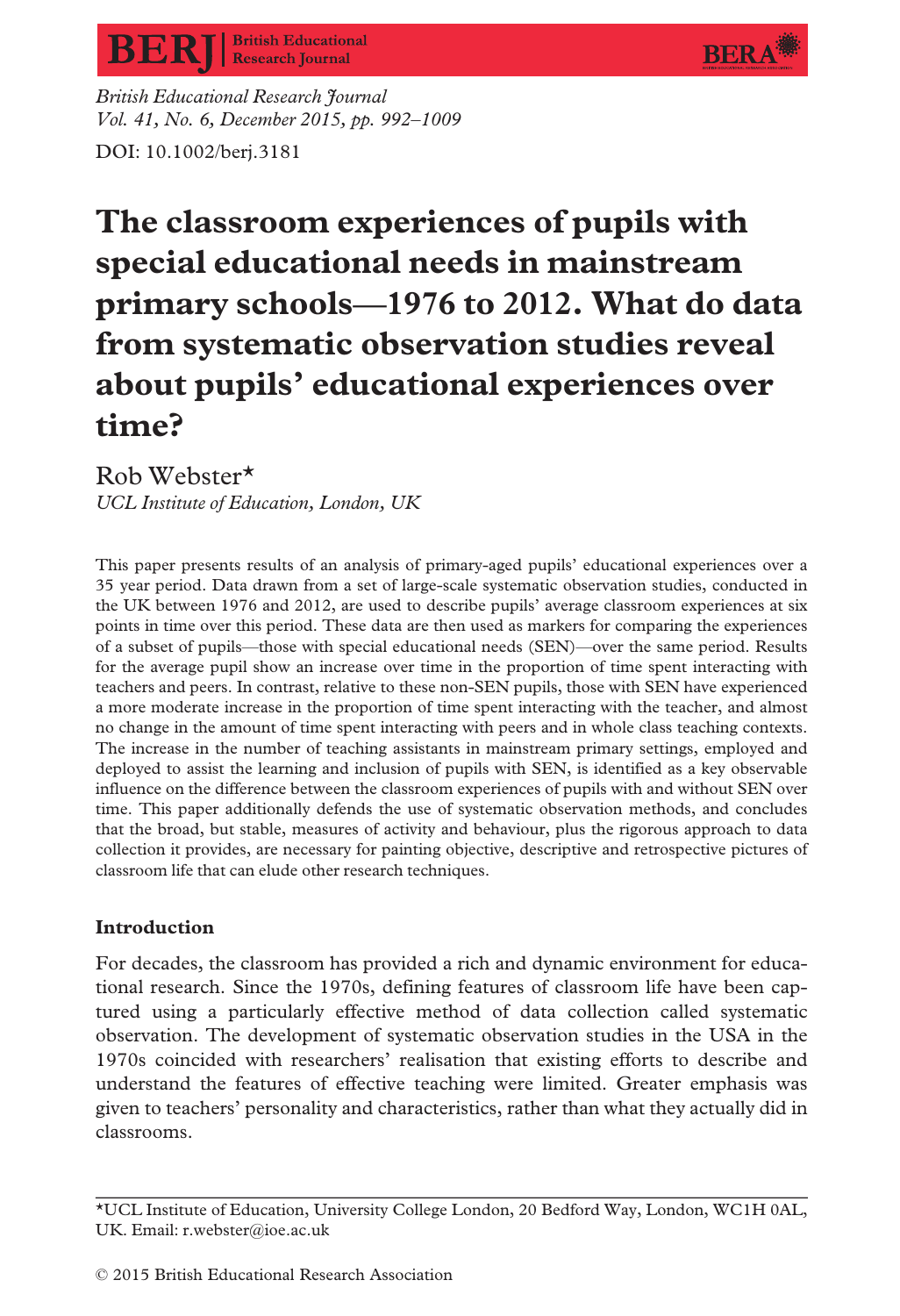Since the 1970s, a number of landmark UK studies have used systematic observation to provide valuable insights into what happens in classrooms. Data from these studies provide a snapshot in time, showing how teachers organise the classroom for teaching and learning, and how pupils experience the curriculum, teaching and interactions with their teachers and peers. Longitudinal efforts provide a sense of the extent to which things have changed over time. While Croll (1996a) summarised results from prominent UK observation studies to highlight trends in classroom organisation and interactions from the teachers' perspective, as far as the author is aware, there has been no attempt to use these data to provide a similar picture from the pupils' perspective.

The data from systematic observation studies conducted in the UK offer the prospect of providing this analysis. Furthermore, data on the average pupil experience can be used as a point of comparison for examining the experiences of other pupils. The comparison of interest in this paper is between the experiences over time of pupils with and without special educational needs (SEN).

The evidence from systematic observation studies in mainstream settings is limited in terms of explaining to what extent, if any, pupils' particular SEN affects how they experience teaching and life in school. However, some observational research provides data on another factor known to have a profound quantitative and qualitative effect on how pupils with SEN experience mainstream classrooms: the presence of teaching assistants (Giangreco, 2010; Rutherford, 2012; Webster & Blatchford, 2015). These data are helpful in illustrating how pupils with SEN experience contemporary UK classrooms, and how these experiences differ from pupils without SEN.

Over the period in which systematic observation emerged as a useful technique for collecting reliable data on life inside the classroom, there has been a steady increase in the number of pupils with SEN being included in mainstream schools in the UK. Since the late-1970s, the overall proportion of the school population identified as having SEN has remained fairly constant at around one fifth (Croll & Moses, 2000; DfE, 2014a), but the proportion taught in special schools has been in decline (House of Commons Education and Skills Committee, 2006).

Improvements made in the precision with which such data are collected in England, enable us to know more about the composition of this group of pupils. Since 2000, the proportion of pupils with SEN in mainstream schools has changed from 21.9% to 16.6% in 2003, up to 18.9% in 2007, then 20.7% in 2010, and down again, to 17.1% in 2014 (DfES, 2004, 2007; DfE, 2014a).

Included in this group of pupils are those with the highest level of SEN, whose needs meet the criteria for statutory assessment and provision. The proportion of pupils educated in English mainstream primary and secondary schools in this category has increased steadily since 1990 (Dockrell et al., 2002). Since 2007, it has remained relatively constant at around 1.4% of the primary school population and 2.0% of the secondary school population (DfES, 2007; DfE, 2014a).

Alongside the increase in the number of pupils with often complex SEN included in mainstream schools, there has been a growth in the number of classroom support staff, commonly known in the UK as teaching assistants  $(TAs).$ <sup>1</sup> Data from the Department for Education (DfE, 2014b) show the number of full-time equivalent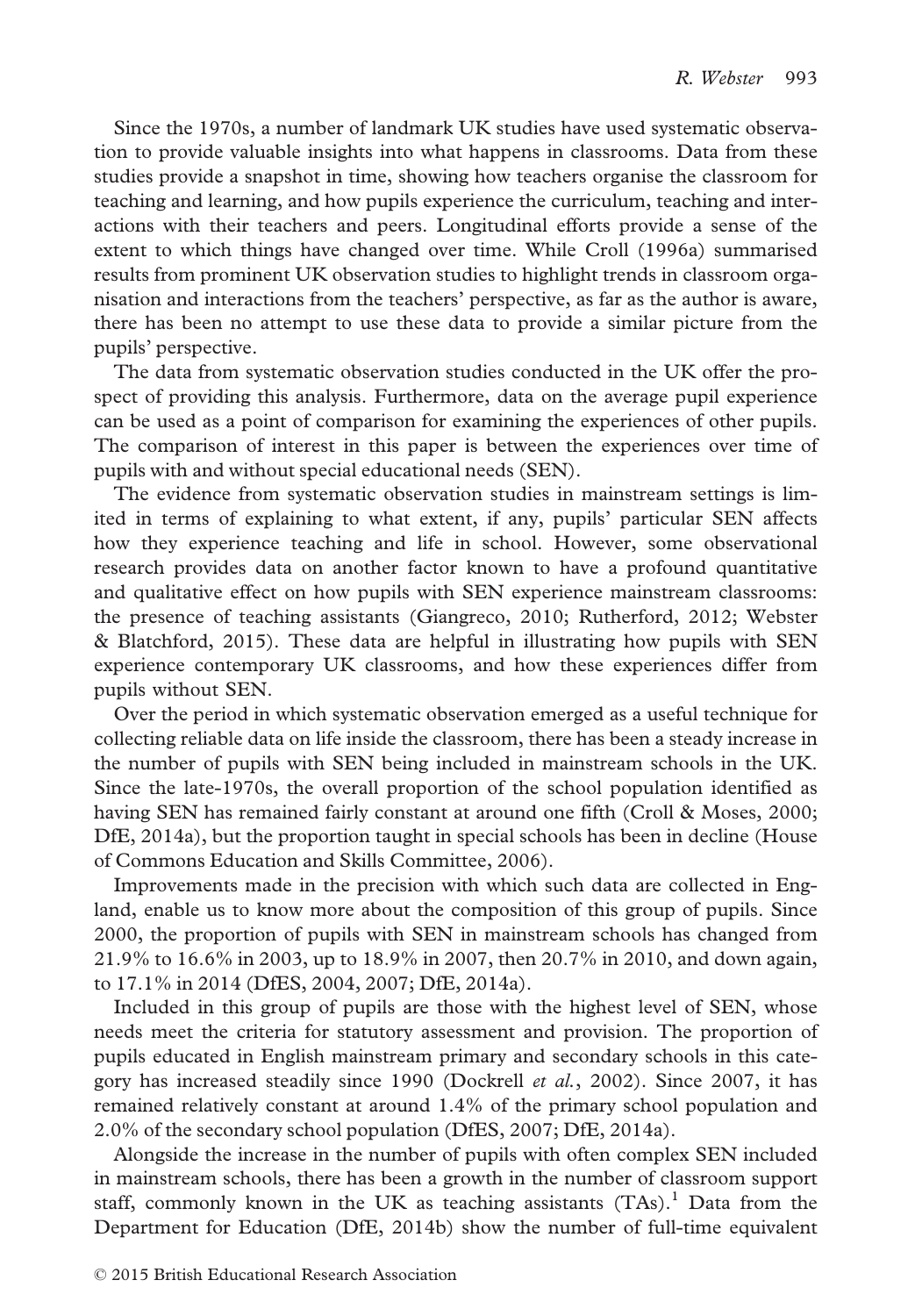TAs working in mainstream schools has tripled since 2000. Currently, TAs comprise 24% of the English school workforce.

This paper uses descriptive data collected via systematic observation to show how the experiences of pupils with SEN in English mainstream primary schools has changed over time, relative to pupils without SEN. A key starting point for the analysis detailed here is findings from UK research that show unintended consequences for pupils as a result of TA support. Therefore, this paper also considers to what extent the increase in TAs has affected how pupils with and without SEN experience the classroom. The investigation reported here provides a potentially useful historical context in which to consider the impact of inclusion policies and practices.

#### Systematic observation

Systematic observation allows researchers to take snapshots of the classroom at regular intervals, focusing on the observed behaviour of teachers and/or pupils. Mutually exclusive categories of teacher behaviour (e.g. use of statements, questions and non-verbal interactions), pupil behaviour (e.g. interactions with teachers and peers, and working silently) and interactional contexts (e.g. where the pupil is part of the class, with a group or one-to-one with an adult) are coded on a consistent basis, typically minute-by-minute. Analyses conducted on the large datasets these studies produce provide a valuable objective insight into the main features of classroom life often unavailable to everyday experience or received opinion. For example, results from the UK ORACLE<sup>2</sup> study by Galton *et al.* (1980) showed the premises of concerns from the political right about the effects of child-centred progressive teaching methods (e.g. excessive pupil freedoms and neglect of literacy and numeracy 'basics') were largely unfounded.

Systematic observation is a technique that draws criticism. Critiquing the methods used in the ORACLE study, Barrow (1984) sought to undermine its results by claiming they missed important features of teaching, such as creativity, and important background pupil characteristics, such as support at home were overlooked. Other general critiques about the validity of systematic observation as a data collection method have come from those who favour a more qualitative, interpretative approach to classroom research. Delamont and Hamilton (1986) provided a strong critique of systematic observation methods, focusing in particular on the Flander's Interaction Analysis Category System. They argue systematic observation techniques do not take account of the intentions of the teachers and pupils whose interactions are the subject of observation. Such critiques lead to criticisms about the generalisability of results. As Blatchford et al. (2005) note, given the time-consuming nature of collecting systematic observations, analyses are typically based on total frequencies of behaviours. Therefore, conclusions made on the basis of analyses of systematic observation data can be somewhat limited to broad features of classroom life.

McIntyre and MacLeod (1986) and Paul Croll (1996b) mounted a stiff defence, arguing that systematic observation is, by design, necessarily limited in terms of capturing the more contextualised and nuanced features of classroom life and teacher–pupil and peer-to-peer interaction. Consequently, systematic observation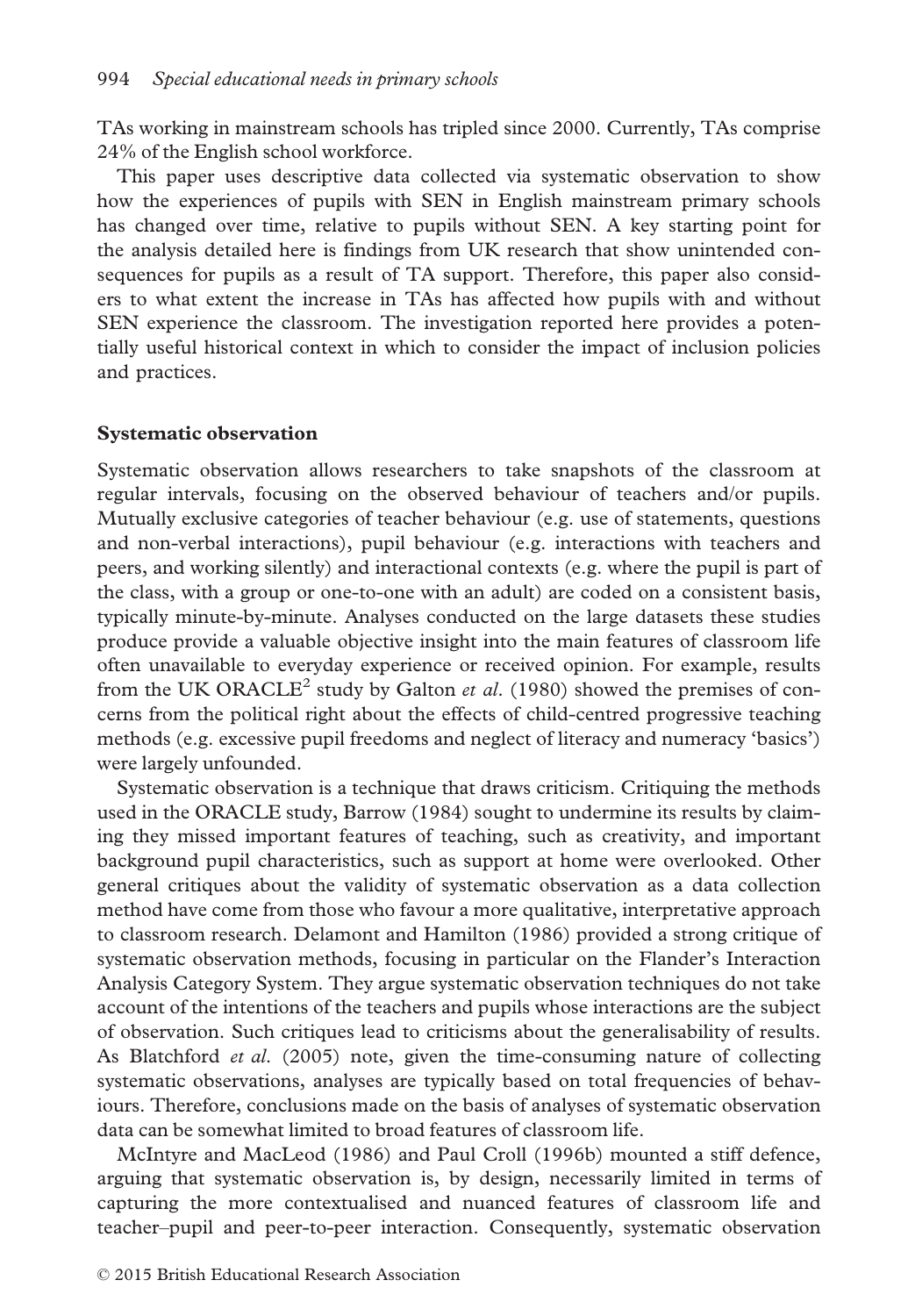methods have been criticised for not providing a level of detail that they were never designed to provide.

Research methods that prioritise and enable the collection of data on a substantial scale, in order to produce cumulative and replicable results, inevitably have to weigh practicalities against the desirable, but less achievable, aim of capturing the sometimes hidden, personalised and contextualised aspects of teaching and learning, and classroom life.

For specific, well-defined research purposes, systematic observation provides one way of describing classroom life. Used in conjunction with other methods of data collection, often in large-scale studies, systematic observation contributes to the construction of the detailed picture researchers strive for. Where activities are (i) straightforward to identify, (ii) behaviours under observation are limited to binary categories, and (iii) frequency measures are a meaningful expression of behaviour, 'systematic observation techniques can be used across a large number of classrooms and a long period of time, by a large number of observers, all engaged on a common purpose' (Croll, 1986).

This paper takes the use of systematic observation data a step further by drawing together data that are consistent across a number of studies, and using a comparison of results as the basis for a commentary on the key changes to affect pupils' classroom experiences since the mid-1970s. Such an analysis necessarily involves comparing results from different research studies. Croll (1996a) and Galton et al. (2002) recognise the appropriateness, viability and complexity of interpreting data from different observation studies, given the variations in samples, use of different instruments, observation systems and data analysis methods. Consequently, the discussion presented later is limited to what can be said about the results of the analysis undertaken for this paper and avoids speculation that the evidence is unable to support.

## This paper

The analysis reported in this paper is based on data from systematic observation studies conducted between the school years 1976/77 and 2011/12, on pupils aged 7–11 years, attending mainstream primary schools in England. The results of the analysis of this historic dataset are used as the basis for identifying similarities and differences in how pupils have experienced the primary classroom over time. The data allow three strands of analysis.

## Identifying trends over time for pupils without SEN

The ORACLE studies of 1976 and 1996 (Galton et al., 2002), the One in Five study (Croll & Moses, 1985), School Matters (Mortimore et al., 1988) and the PACE<sup>3</sup> project (Pollard *et al.*, 2000) all used systematic observation to collect data in primary classrooms at points between the mid-1970s and mid-1990s. Results from these studies are at a general level and describe pupils' experiences in terms of their behaviour and the contexts in which they worked and interacted with teachers and each other. Two further systematic observation studies—the Deployment and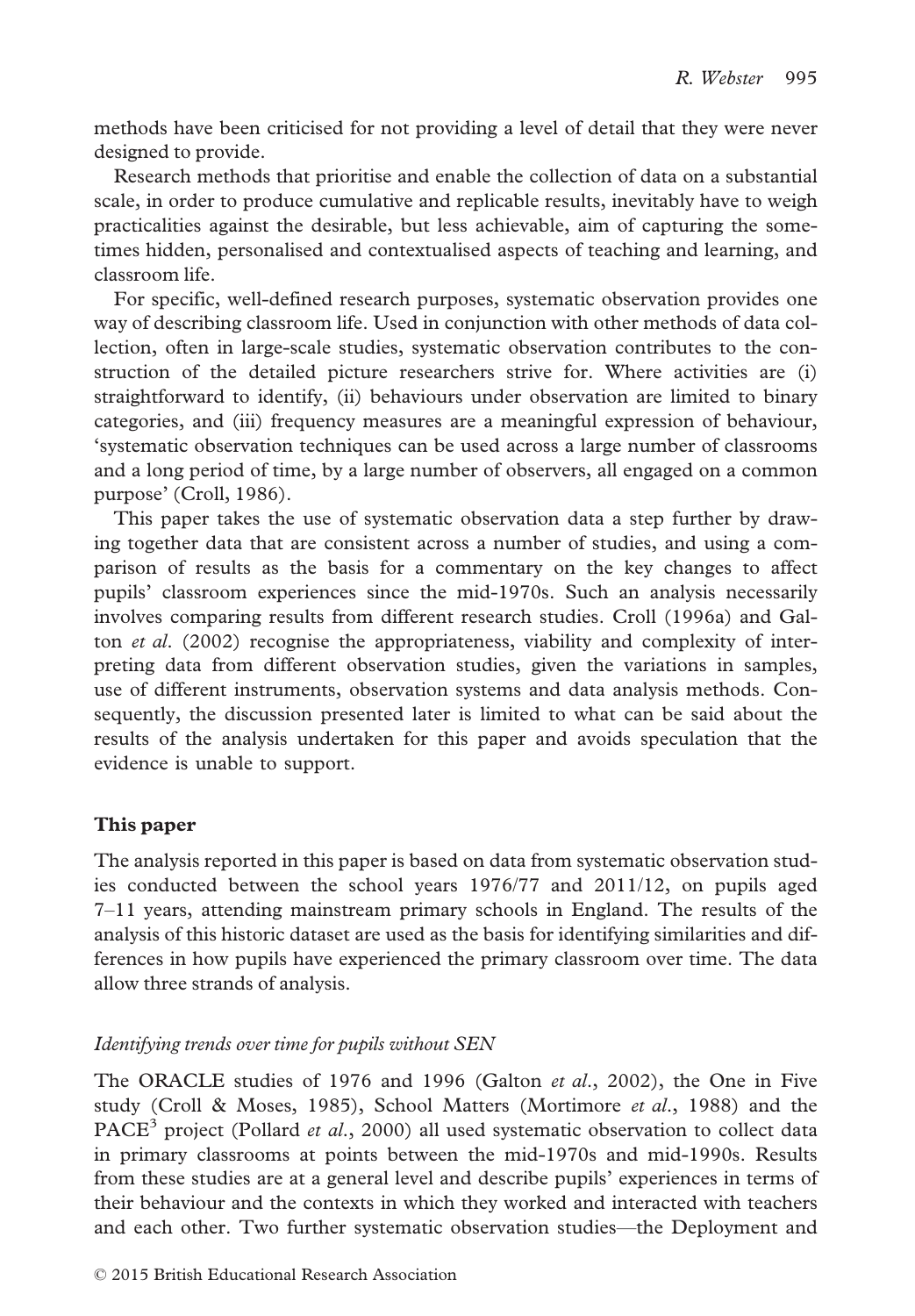Impact of Support Staff (DISS) project (Blatchford et al., 2012), and the Making a Statement (MAST) study (Webster & Blatchford, 2013), conducted respectively in 2005/06 and 2011/12—provide data on pupil behaviour. The data collection methods and category coding systems used in these studies have a common lineage; the One in Five system was based on the ORACLE system, and the DISS and MAST systems on the One in Five system. Thus the methods allow for results capable of identifying trends over time.

## Identifying trends over time for pupils with SEN

In the early 1980s, the English education system saw an extension in the range of children and young people identified as having SEN educated in mainstream schools. A main catalyst was the recommendations from the Warnock committee report [Department of Education and Science (DES), 1978], incorporated into the 1981 Education Act, which introduced a system of statutory assessment for pupils with the highest level of need. Assessment led to a Statement, which set out a pupil's SEN alongside the provision required to meet their needs. Provision is taken to mean that which is additional to, or otherwise different from, the provision normally available to children in mainstream settings.

Data relating only to primary-aged pupils is unavailable, but between 1979 and 1991, the total number of pupils in special schools fell by 27.5%, from 131,000 to 95,400 (House of Commons Education and Skills Committee, 2006). Between 1991 and 2000, the number of pupils in special schools declined by 5.3%, and the number of Statemented pupils in publicly funded mainstream schools increased by around 30% (95,000 pupils). Between 1997 and 2005, there was a 7% decline in the number of special schools in England (House of Commons Education and Skills Committee, 2006).

Since 2000, the proportion of all pupils with Statements educated in mainstream English primary schools has fallen slightly, from 28.7% to 25.9% in 2012 (DfES, 2004; DfE, 2014a). In 2003, Statemented pupils comprised 1.6% of the primary school population, but since 2009, the proportion has remained constant at 1.4% (DfES, 2004; DfE, 2013). Some of these fluctuations may reflect nuanced changes to the criteria for which Statements were awarded over this period.

Statistics on pupils with SEN who do not have a Statement attending in mainstream primary schools (collected for the first time in 1995) show a steady increase (House of Commons Education and Skills Committee, 2006). Since 2003, these pupils have been categorised as either on School Action or School Action Plus; the latter grading is given to children whose needs require a greater level of provision than those on School Action, but whose needs fall short of the criteria required for a Statement. Since 2000, the proportion of pupils on School Action or School Action Plus in all publicly-funded mainstream schools has fluctuated between  $15\%$  and  $19\%$  (DfE, 2013).<sup>4</sup>

Three of the systematic observation studies listed above either captured data on pupils with SEN or differentiated between data captured on pupils with and without SEN. Again, these results allow for the identification of trends over time.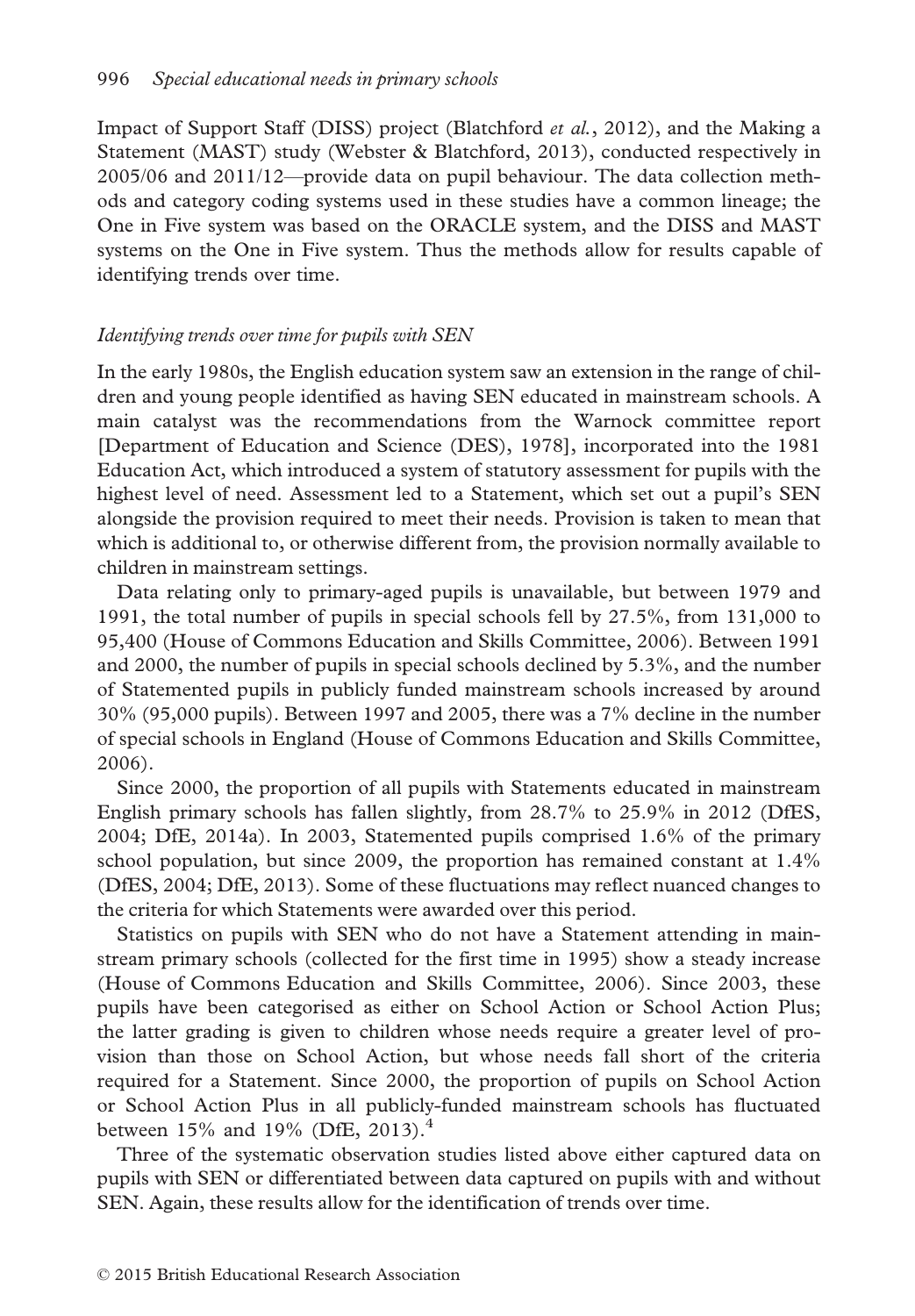## Differences between pupils with and without SEN over time

On the basis of the above, a third strand of analysis is possible: a comparison between the experiences of pupils with and without SEN over time. The literature is clear on the impact of TAs on classroom organisation (Blatchford *et al.*, 2012) and the particularly negative effect high amounts of TA support have on pupils with SEN (Webster et al., 2010; Webster & Blatchford, 2013). Based on this, the author developed a working hypothesis: taken together, the results from descriptive systematic observation studies from the UK dating back at least 30 years, would likely show an observable effect on the experiences of pupils with SEN of increasing TA presence in classrooms, with less effect apparent for pupils without SEN.

Despite the clear increases in the proportions of pupils with SEN and TAs in mainstream primary classrooms since 1980, to date, there has been no attempt to use these data to examine how the experiences of pupils of SEN have changed over time. A key purpose of the research described in this paper, therefore, was to provide a means to identify any detectable differences over time in the classroom experiences of pupils with SEN in mainstream primary schools, relative to the experiences of average, non-SEN pupils in the same settings.

The research questions addressed in this paper are:

- (1) How have pupils with SEN experienced life in English mainstream primary classrooms relative to pupils without SEN, between 1976 and 2012?
- (2) Over this period, to what extent has the presence of TAs affected how pupils with and without SEN experience life in English mainstream primary classrooms?

## Methodology

## Selection of systematic observation studies

To address the research questions, an analysis was undertaken using data from selected systematic observation studies conducted between 1976 and 2012. In each case, the observations formed one data collection component of a large-scale research project.

Identifying a consistent sample. The analysis presented here draws on data from six systematic observation studies. Though specific studies had specific foci and observation schedules, broad and key categories are identifiable across the observation systems. As noted above, in some cases, the design of the observation procedure and tools had origins in a previous study. In order to achieve the highest degree of reliability possible, it was necessary to select studies with a similar design and which used similar data collection and sampling methods, plus collected data on similar categories of behaviour on pupils of a similar age. A review of the literature was conducted in order to identify suitable studies for inclusion.

A number of prerequisites were applied in order to isolate potential studies for inclusion. First, studies had to have been conducted in a consistent context so as to reduce the variation between education systems. Therefore, selected studies were all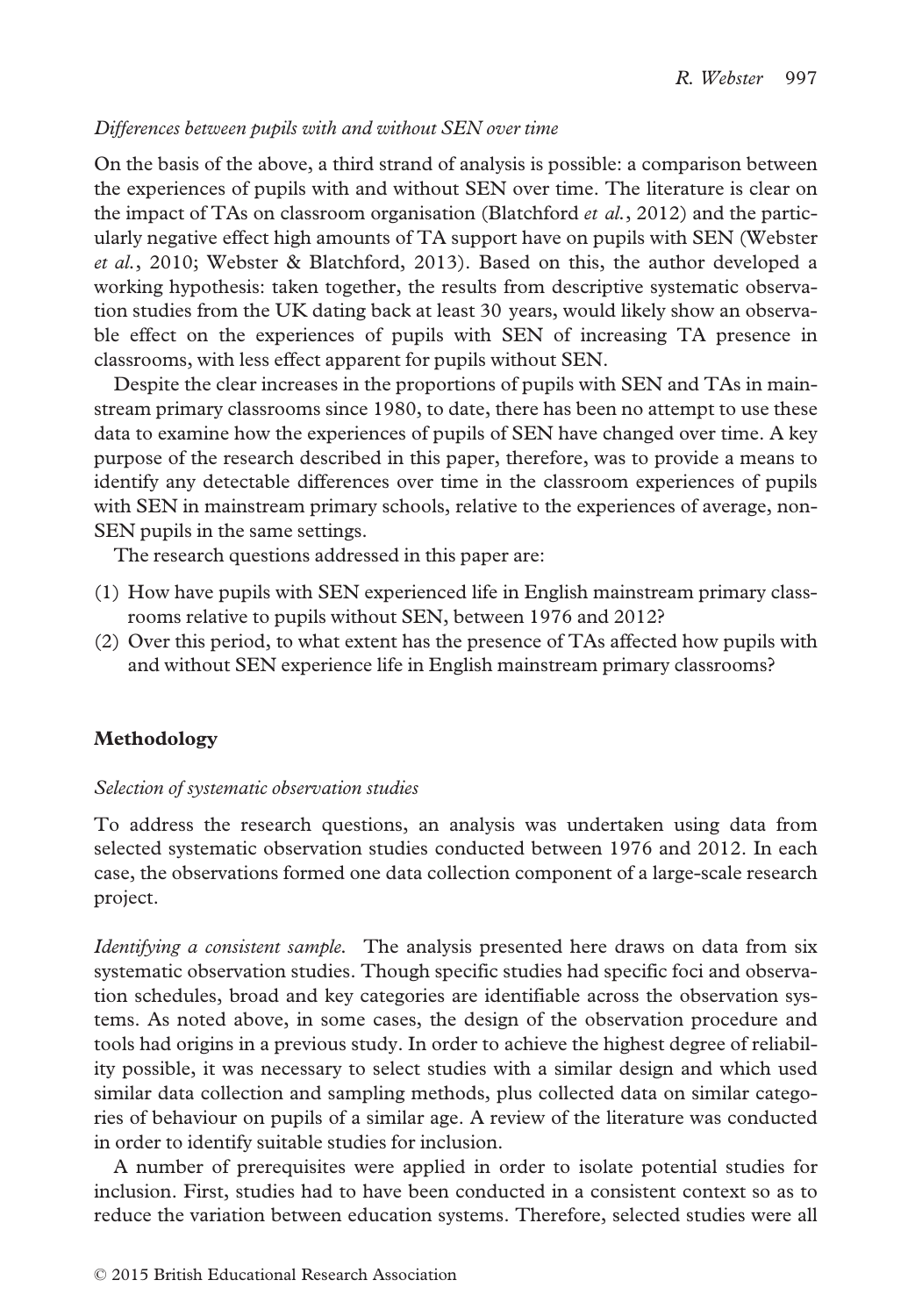conducted in mainstream schools in England. The second stage of selection concerned the study sample. Analysis was limited to data from studies involving primary school-aged children aged 7–11 (e.g. pupils in Key Stage 2).

Studies with a particular focus that produced data unlikely to help with generalisability were then filtered out. These included the Curriculum Provision in Small Primary Schools project (Galton & Patrick, 1990) and the Implementation of the National Curriculum in Small Schools project (Galton *et al.*, 1998). These were deselected because of their focus on small, often rural, schools. The School Matters study (Mortimore et al., 1988) was also rejected because data were collected in schools in the Inner London Educational Authority only, so results may reflect a particular local variation.

The criteria for inclusion in the analysis are summarised below. To be included, data from each study had to be:

- Collected on pupils in Key Stage 2 (aged 7–11) attending mainstream primary or junior schools
- Collected in schools in at least two geographical areas (e.g. local authorities)
- As representative as possible of a national sample of pupils in terms of background characteristics (e.g. gender, ethnicity)
- Collected on pupils whose activities/behaviour were representative of what could be termed the 'average' pupil experience at the time of the study
- Restricted to data collected in lessons in mainstream classrooms (not elsewhere in school).

Data meeting these criteria allowed a comparison of key variables over time. In addition, data were included from studies that differentiated between data collected on pupils identified as having SEN, as well as average-attaining 'control' pupils. These two sets of data allowed a comparison of the experiences of pupils with and without SEN over time. Though the number of pupils and lessons observed differed for each of the six selected studies, each study had a substantial dataset accumulated over many hours of classroom observation. Details of the sample sizes of each study and the sources from which data were drawn are shown in Table 1. Access to the original DISS project data allowed the preparation of analyses using data for Year 3 pupils only.

The 'average' pupil. The selected studies reported results in terms of the 'average' pupil experience, based on the mean or average of all pupil observations. With the exception of the MAST study, however, this approach does not necessarily imply that the 'average' pupil experience is that of a child whose academic attainment is in the average range. For clarity, Table 1 shows the attainment level of all pupils included in each study sample (where available), regardless of whether they had SEN. Where attainment level was recorded, researchers tended to use a three-point scale to indicate pupil attainment.

Pupils with SEN. Three studies collected specific data on pupils with SEN. SEN pupils in the One in Five study were selected on the basis of teachers' identification of their needs, in terms of whether they had learning difficulties and/or behavioural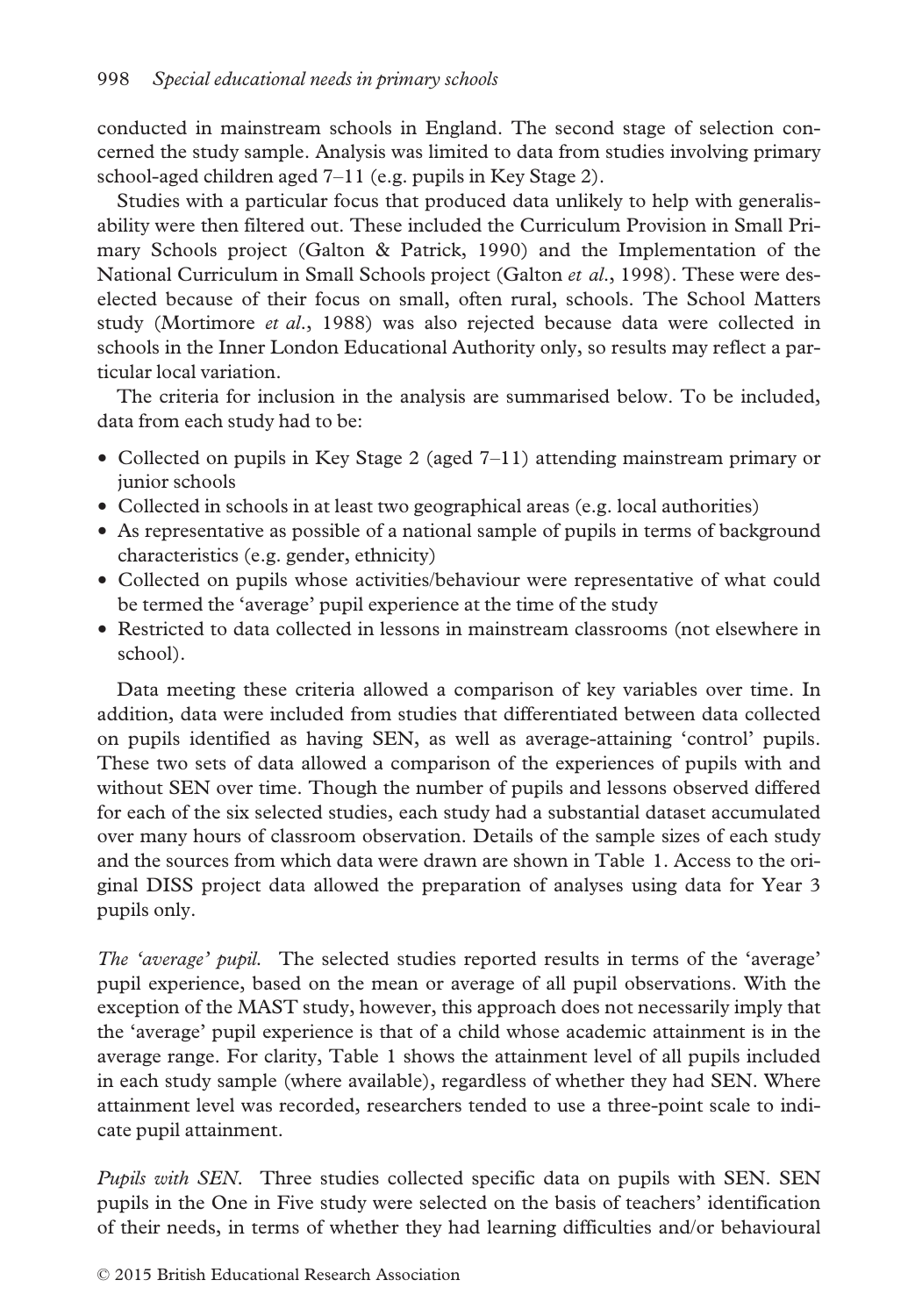|                                                                          |   |                            |                                 |                                    |                 |                                | Attainment level                           |                                 |         |                                                  |                                         |                                         | <b>SEN</b> status |                  |                                                     |                       |
|--------------------------------------------------------------------------|---|----------------------------|---------------------------------|------------------------------------|-----------------|--------------------------------|--------------------------------------------|---------------------------------|---------|--------------------------------------------------|-----------------------------------------|-----------------------------------------|-------------------|------------------|-----------------------------------------------------|-----------------------|
|                                                                          |   |                            |                                 |                                    |                 |                                |                                            |                                 |         |                                                  | Pupils<br>with                          | (% of total pupils)<br>Main SEN need    |                   |                  | (% of total pupils)<br>Level of SEN                 |                       |
| Schools<br>$\widehat{\Xi}$<br>study and<br>Name of<br>key data<br>source |   | Classes<br>$\widehat{\Xi}$ | Year group<br>(age range)       | pupils<br>Total<br>$\widehat{\Xi}$ | $_{\text{Low}}$ | average<br><b>Below</b><br>(%) | Average<br>(%)                             | average<br>Above<br>(%)         | High    | without<br>Pupils<br><b>SEN</b><br>$\widehat{E}$ | pupils)<br>(% of<br>total<br><b>SEN</b> | Learning                                | Behaviour         | School<br>Action | Action<br>School<br>Plus                            | Statement<br>$of$ SEN |
| $\overline{19}$<br>ORACLE,<br>Galton                                     |   | 58                         | $3-6(7-11)$                     | 489                                | $\frac{A}{A}$   | 25                             | $50*$                                      | 25                              | NA      | 489                                              |                                         | Pupils with SEN omitted from sample     |                   |                  |                                                     |                       |
| 20<br>et al. (2002)<br>One in Five,<br>Croll $\&$                        |   | 34                         | $\widehat{(-)}$                 | 280                                |                 |                                | Pupils randomly selected from class list   |                                 |         | 227                                              | 19                                      | Ó<br>13                                 |                   |                  | Sub-categorisation not in<br>place at time of study |                       |
| Moses (1985)<br>PACE,<br>Pollard et al.                                  | Ó | 18                         | $3-6(7-11)$                     | 54                                 | $\overline{ }$  | 16                             | 32                                         | 29                              | 15      | 54                                               |                                         | Data on pupils SEN status not collected |                   |                  |                                                     |                       |
| $\overline{14}$<br>ORACLE <sub>2</sub> ,<br>(2000)<br>Galton             |   | 28                         | $-11)$<br>$4 - 6(8)$            | 600                                |                 |                                | Pupils randomly selected from class list** |                                 |         | 600                                              |                                         | Pupils with SEN omitted from sample     |                   |                  |                                                     |                       |
| 22<br>$_{et\,al.}\left( 2002\right)$ DISS,<br>Blatchford                 |   | 22                         | $\widehat{\mathcal{S}}$<br>3 (7 | 170                                | 39              | $\sum_{i=1}^{n}$               | $\frac{1}{4}$                              | $\sum_{i=1}^{n}$                | 33      | 100                                              | $\frac{1}{4}$                           | Data on SEN<br>need not                 |                   | 25               | 12                                                  | 4                     |
| 45<br>et al. $(2009)$<br>MAST,<br>Webster &                              |   | 48                         | $5(9-10)$                       | 199                                | 24              | $\frac{A}{A}$                  | 76                                         | $\frac{\mathbf{A}}{\mathbf{A}}$ | $\circ$ | 151                                              | $24***$                                 | L<br>collected<br>15                    |                   | $\circ$          | $\circ$                                             | 100                   |
| Blatchford<br>(2013)                                                     |   |                            |                                 |                                    |                 |                                |                                            |                                 |         |                                                  |                                         |                                         |                   |                  |                                                     |                       |

ment for the purposes of comparison. Three categories were used to stratify observation data: high, intermediate and low attainment. However, the author cannot find any<br>reference in the literature to the proportions of the ment for the purposes of comparison. Three categories were used to stratify observation data: high, intermediate and low attainment. However, the author cannot find any reference in the literature to the proportions of the pupil sample in each category. \*\*\*Two per cent of total pupils had a more complex composition of difficulties, of which one of the main presenting needs was either learning or behavioural difficulties.

© 2015 British Educational Research Association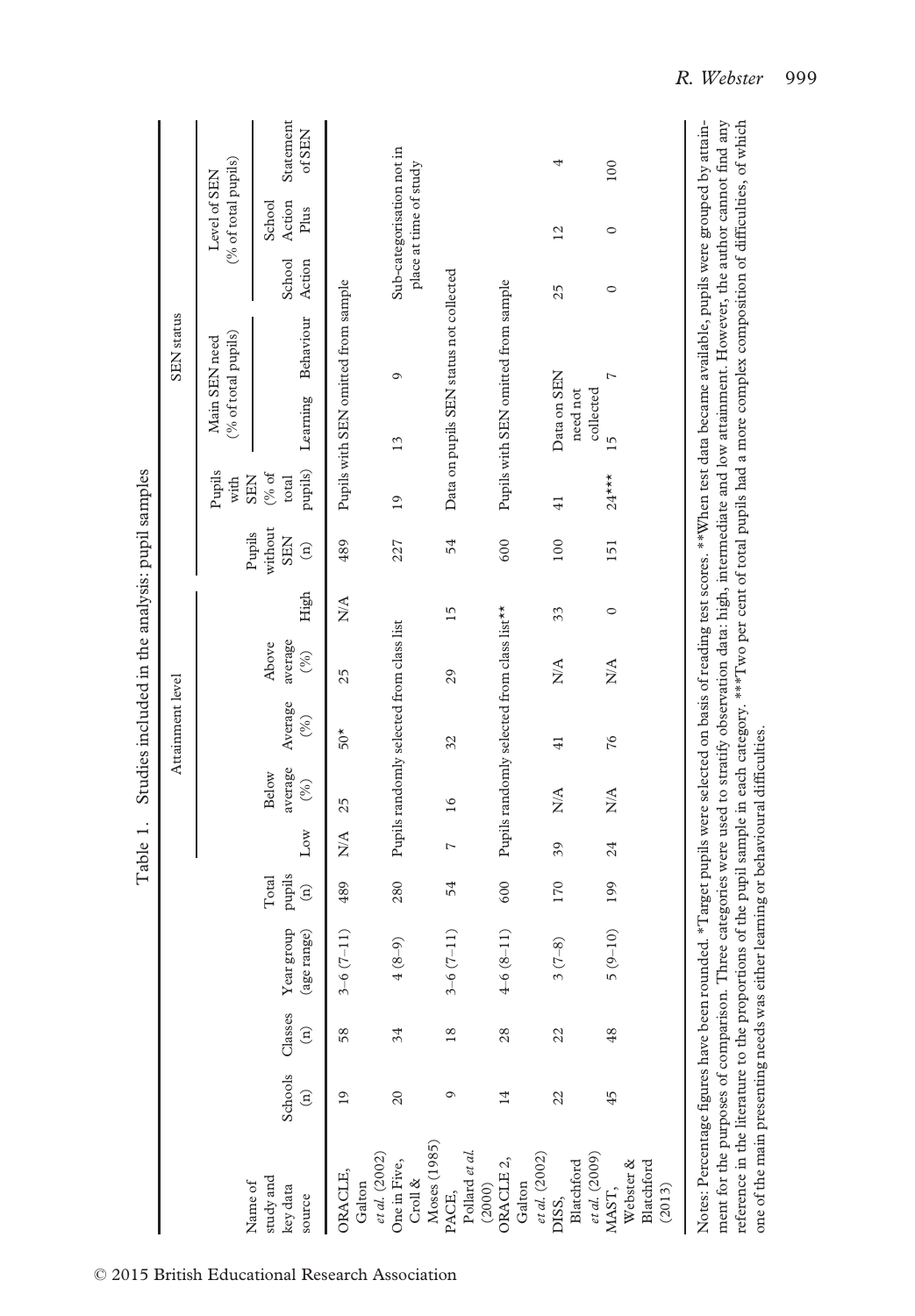difficulties; pupils with sensory or physical impairments were not included. The DISS project included pupils on the three stages of the SEN register: School Action, School Action Plus and those with Statements. All types of SEN (e.g. cognitive, behavioural, sensory, physical) were included, but pupils were not defined in these terms, as these data were not collected. All SEN pupils in the MAST study sample had a Statement for either moderate learning difficulties or behavioural, emotional and social difficulties. One reason for selecting these types of SEN over others was to ensure consistency with the design of the One in Five study, and on which the MAST study was based.

Identifying consistent observation category variables for comparison. The final stage of the study selection process involved a careful investigation of the observation design and coding categories used in each study. In addition to the criteria listed above, each study had to fulfil some additional criteria to justify inclusion in the analysis. The observation systems had to be complete across a common set of category coding variables, and data had to have been collected using a systematic (not random) time sampling method in lesson-length observations. Time sampling is well suited to studies designed to capture frequently occurring and discrete behaviours. The selected studies used either an instantaneous sampling approach (coding observable activity at a precise interval) or a one-zero approach (observing for a short interval and then coding the activity that occurred in that interval directly after it has ended). Both approaches locate behaviours at a point in time and offer a degree of standardisation to aid the generalisability of results. Details of the systematic observation procedures for each study are shown in Table 2.

Though the studies differed in the amount of time each pupil was observed and the duration of the observation and coding windows, this has not precluded previous attempts to summarise results from two or more different systematic observation studies using common coding categories (Croll, 1996a; Galton et al., 2002). In order to achieve as reliable a set of results as possible, commonalities across category codes were identified and refined to produce a set of consistent variables. Data from one study—the Class Size and Pupil Adult Ratio project (Blatchford, 2003)—had to be rejected at this stage, as several coding categories were not as fine-grained as they were in the other studies.

Given each study used its own observation system, expressly designed for the purposes of collecting data to answer specific research questions, there is a risk that definitions or uses of particular categories can differ between observation systems. For example, in one system, peer interaction might relate to occasions when children work alone but are allowed to talk to one another; in another, peer interaction may refer to group tasks. Any potential confound between such nuances was mitigated by selecting a limited number of broad level variables capturing activities and behaviours, the meaning of which were consistent and consistently applied by observers in each of the studies.

The variables selected for comparison were common and consistent across the observation schedules used in the six studies. The variables concerned three 'social modes', plus no interaction: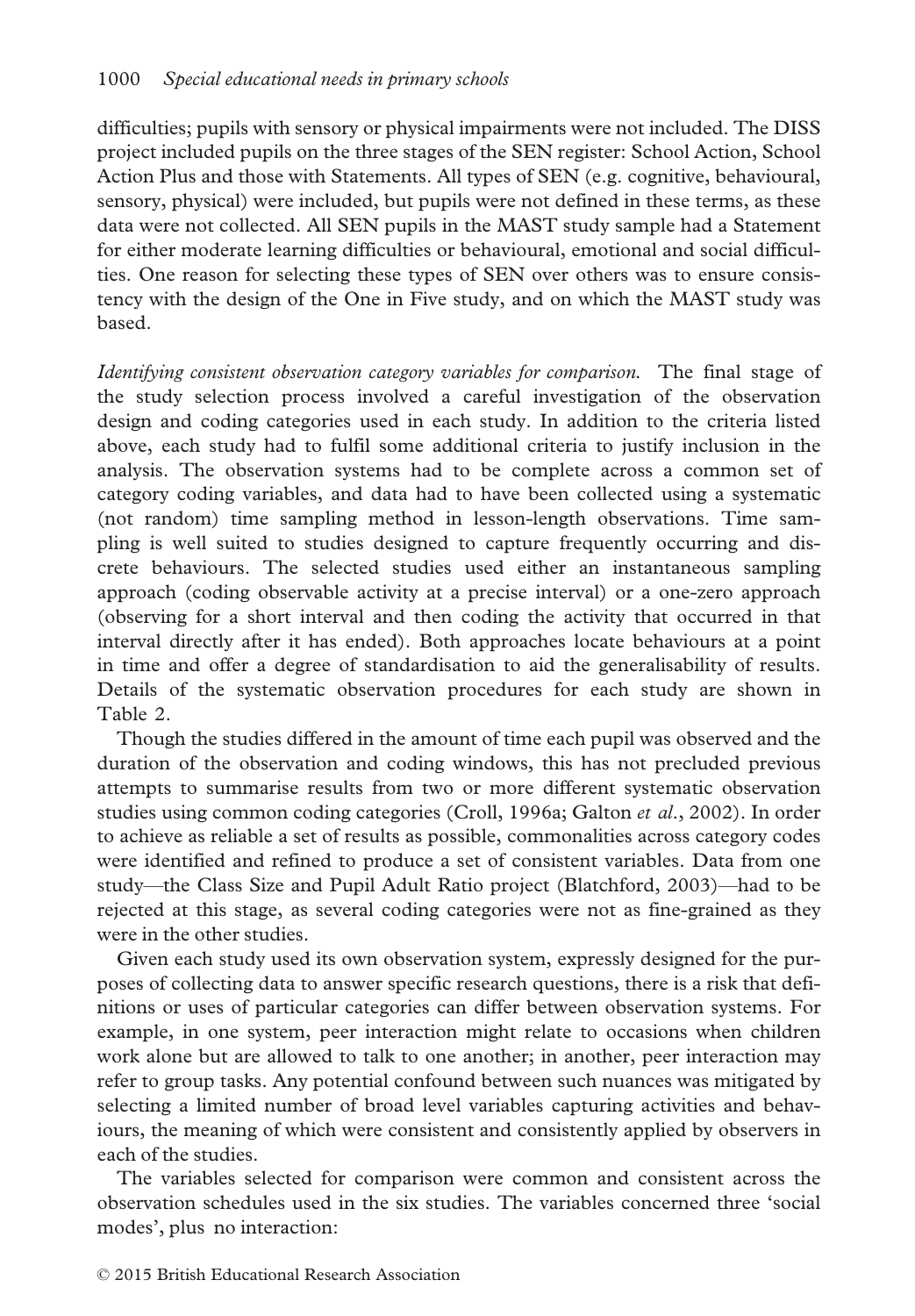| Name of study and<br>key data source     | Time sampling<br>method used | Time spent<br>observing in<br>classroom (per pupil)         | Observation<br>window (per pupil)  | Coding<br>interval  |
|------------------------------------------|------------------------------|-------------------------------------------------------------|------------------------------------|---------------------|
| ORACLE, Galton<br><i>et al.</i> (2002)   | Instantaneous<br>sampling    | 1 hour                                                      | 10 consecutive<br>coding intervals | Every<br>25 seconds |
| One in Five, Croll<br>& Moses (1985)     | Instantaneous<br>sampling    | Two non-consecutive<br>hours                                | 4 minutes                          | Every<br>10 seconds |
| PACE, Pollard et al.<br>(2000)           | Instantaneous<br>sampling    | One morning<br>and one afternoon<br>over one school<br>week | 6 minutes                          | Every<br>10 seconds |
| ORACLE 2, Galton<br><i>et al.</i> (2002) | Instantaneous<br>sampling    | 1 hour                                                      | 10 consecutive<br>coding intervals | Every<br>25 seconds |
| DISS, Blatchford<br><i>et al.</i> (2009) | One-zero<br>sampling         | Two school days<br>over one school<br>week                  | 10 seconds                         | Once per<br>minute  |
| MAST, Webster &<br>Blatchford (2013)     | One-zero<br>sampling         | One school week                                             | 10 seconds                         | Once per<br>minute  |

Table 2. Studies included in the analysis: systematic observation procedures

- (1) Pupil interaction with adults
- (2) The contexts in which interaction with adults occurred (e.g. as part of the class, a group, or one-to-one)
- (3) Interactions with classmates
- (4) When no interaction took place.

These variables were used as the basis for separate analyses of experiences over time for pupils with and without SEN, and a third analysis of the experiences over time of pupils with SEN, relative to those without SEN.

## Results

Though each of the selected cross-sectional studies deployed robust methods to produce reliable and valid results, a longitudinal comparison of results across the studies is inevitably weakened by subtle nuances in the observation systems that are likely to exist, but not possible to discern from the available literature. It is important to note that the results presented here are purely descriptive. The authors of the respective studies explored the possible causes and implications of their findings in their publications, and some of this is reflected in the discussion section that follows.

Conclusions drawn from these results are limited only to what the data reveal and avoid speculation. That said, great care has been taken to use data that allow a plausible commentary on the likely factors and educational trends impacting, directly and indirectly, on the classroom experiences of primary-aged pupils with and without SEN over a 35-year period.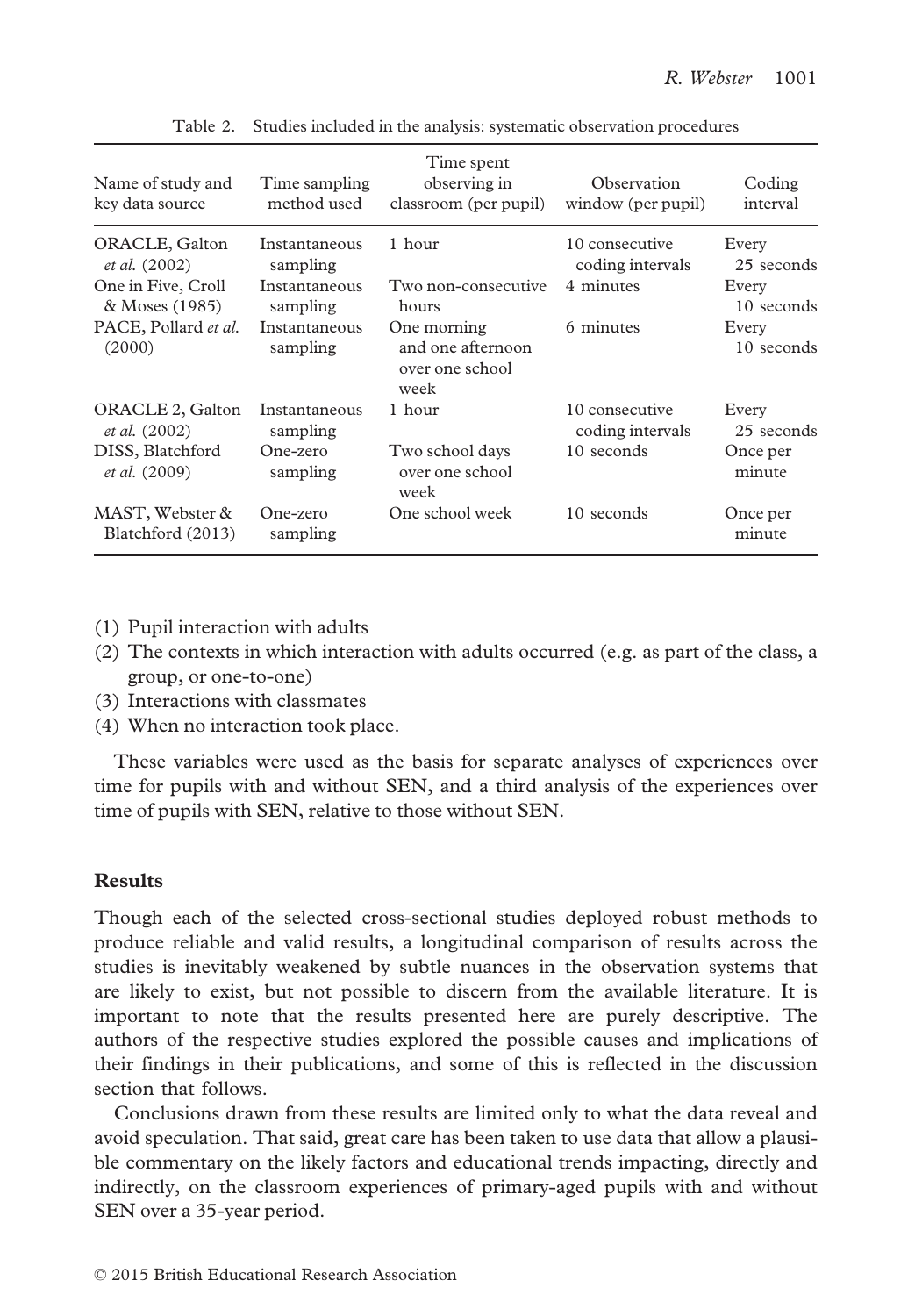## Pupil–teacher interaction

Trends over time for pupils without SEN. Results for pupils without SEN suggest the overall proportion of time spent interacting with the teacher has more than doubled between 1976 and 2012 (from 16% to 40% of the time). Results from the studies conducted in the mid-2000s show an increase in interactions with the teacher as part of the whole class. Pupils appear to spend three times as much time in class mode as they did in the late-1970s: 35% (MAST) vs 12% (ORACLE). Although not shown in Table 3, the ORACLE, DISS and MAST studies independently found that for the vast majority of the time, when pupils were in the whole class situation, their role was a passive one, listening to the teacher teach. The results in Table 3 suggest the proportion of time pupils without SEN interact with teachers in a group or one-to-one context has remained relatively unchanged over time.

Trends over time for pupils with SEN. Compared with pupils without SEN, those with SEN appear to have experienced a more moderate increase in the amount of time spent interacting with the teacher: from 26% (One in Five) to 36% (MAST). The proportions of time spent interacting with teachers in group and one-to-one contexts are broadly comparable with those observed over time for pupils without SEN.

Differences between pupils with and without SEN over time. In the One in Five study, class interactions were broadly similar for pupils identified as having SEN and those without SEN. Yet results from the DISS and MAST studies imply that more recently, compared with their non-SEN peers, the proportion of time pupils with SEN spend interacting with teachers as part of the class has risen less sharply.

|                   |                       | Pupils without SEN (%)        | Pupils with SEN $(\%)$       |                     |                            |                            |                               |                            |                            |
|-------------------|-----------------------|-------------------------------|------------------------------|---------------------|----------------------------|----------------------------|-------------------------------|----------------------------|----------------------------|
|                   | Oracle<br>1976/<br>77 | One in<br>Five<br>1981/<br>82 | <b>PACE</b><br>$1993-$<br>96 | Oracle 2<br>1995/96 | <b>DISS</b><br>2005/<br>06 | <b>MAST</b><br>2011/<br>12 | One in<br>Five<br>1981/<br>82 | <b>DISS</b><br>2005/<br>06 | <b>MAST</b><br>2011/<br>12 |
| Teacher and pupil |                       |                               |                              |                     |                            |                            |                               |                            |                            |
| Part of class     | 12                    | 23                            | 24                           | 21                  | 44                         | 35                         | 21                            | 36                         | 30                         |
| Part of group     | $\overline{2}$        | 3                             | $\overline{c}$               | 4                   | 3                          | 2                          | $\overline{c}$                | 3                          | $\overline{c}$             |
| One-to-one        | $\overline{2}$        | $\mathfrak{D}$                | $\overline{4}$               | 3                   | $\overline{4}$             | 3                          | 3                             | 7                          | 4                          |
| Teacher total     | 16                    | 28                            | 30                           | 28                  | 51                         | 40                         | 26                            | 46                         | 36                         |
| TA and pupil      |                       |                               |                              |                     |                            |                            |                               |                            |                            |
| Part of class     |                       |                               | $<$ 1                        |                     | $\mathbf{0}$               | 1                          |                               | $<$ 1                      | 3                          |
| Part of group     |                       |                               | $<$ 1                        |                     | 2                          | 1                          |                               | 5                          | 5                          |
| One-to-one        |                       |                               | $<$ 1                        |                     | 2                          |                            |                               | 9                          | 13                         |
| TA total          |                       |                               | $<$ 1                        |                     | $\overline{4}$             | $\mathfrak{D}$             |                               | 15                         | 20                         |
| Peer interaction  | 19                    | 19                            | 22                           | 27                  | 20                         | 32                         | 18                            | 16                         | 18                         |
| No interaction    | 66                    | 53                            | 46                           | 45                  | 25                         | 26                         | 56                            | 23                         | 26                         |
| Total interaction | 100                   | 100                           | 100                          | 100                 | 100                        | 100                        | 100                           | 100                        | 100                        |

Table 3. Comparison of the classroom experiences of pupils with and without SEN

Note: Croll and Moses (1985) present data for pupils with learning difficulties and behavioural difficulties separately. Here, these results are summed and the mean value given.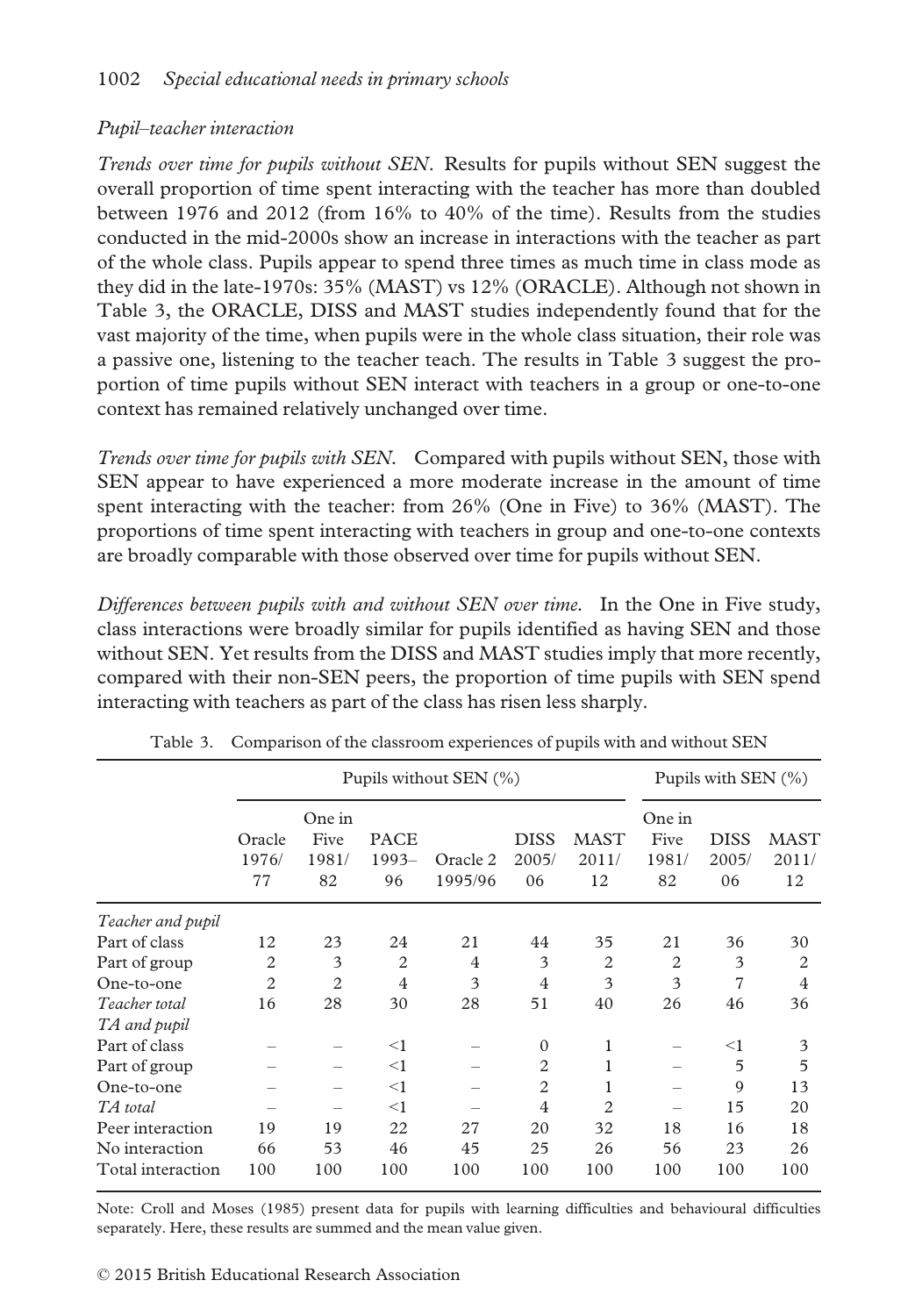Interestingly, the results from the MAST study shown in Table 3 somewhat understate the case in relation to pupil–teacher interaction. The MAST study data presented here are from observations made within mainstream classrooms, yet the researchers also collected observation data in out of class contexts. They found that overall, Statemented pupils spent 25% of their time working outside the classroom (Webster & Blatchford, 2013). Across all observations, the proportion of time these pupils spent interacting with the teacher in whole class contexts reduced from 30% to 22%. Not only is this markedly lower than for pupils without SEN (35%), but it is proportionally similar to the 21% for pupils with SEN found in the One in Five study 30 years previous.

## Pupil–TA interaction

Trends and differences between pupils with and without SEN over time are somewhat redundant in this analysis, as the pre-DISS studies either did not capture pupils' interactions with 'non-teachers' or—far more likely—because such interaction was very rare owing to the limited number of TAs working in schools at the time. However, on the basis of the data in Table 3, we can see that for pupils without SEN, interaction with TAs constitutes only a fraction of their classroom experiences (between 2% and 4%), with one-to-one and group interactions with teachers outweighing interactions with TAs in similar contexts.

In contrast, interactions with TAs have become a key part of the experiences of pupils with SEN. Results from the DISS and MAST studies show interactions with TAs comprise up to a fifth of all observations these pupils experience. The systematic observation results from the DISS project found that the higher the level of pupil SEN, the more likely it is that they interact more with a TA and less with a teacher (Blatchford et al., 2012). The proportion of interactions with TAs on a one-to-one basis is particularly marked for pupils with SEN, compared with interactions with teachers in the same context (e.g. in the MAST study, 13% vs 4%).

## Peer interaction

Trends over time for pupils without SEN. The results suggest there has been a steady increase in the proportion of peer interactions for pupils without SEN. Peer interaction comprised a fifth of all classroom interactions for the pupils in the first ORACLE and One in Five study (1970s/80s), over a quarter in the second ORA-CLE study (1990s), and a third of interactions for those in the MAST study (2010s).

Trends over time for pupils with SEN. The data from the same studies imply there has been virtually no change in the amount of peer interaction involving pupils with SEN over the last 35 years: 18% in both the One in Five and MAST studies.

Differences between pupils with and without SEN over time. While the results from the early-1980s show little difference in the proportion of peer interaction experi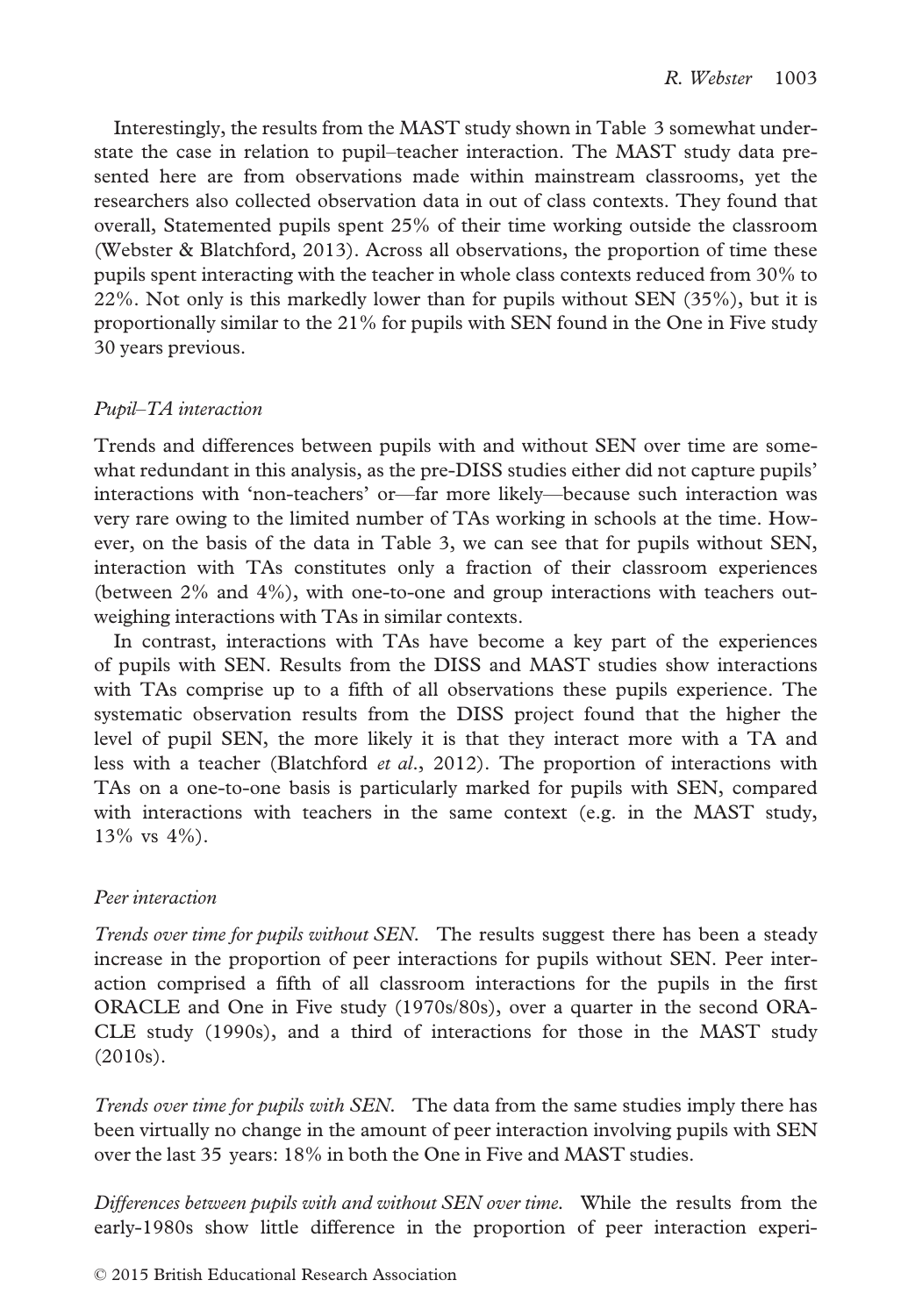enced by pupils with and without SEN in the classroom (19% vs 18%), results from 2011/12 found pupils with SEN had about half as many interactions with their classmates as non-SEN pupils (18% vs 32%).

## No interaction

For completeness, Table 3 includes instances from the observation studies of when pupils did not interact with anyone, but were engaged in independent activities or (less probably) off-task (e.g. day-dreaming). In the early studies, pupils with and without SEN spent over half their time in the classroom not interacting (53%+). Over the mid-1990s, the proportion of time spent not interacting had fallen to just under half the time (around 45%), and then further still from the turn of the century, to around a quarter.

## Discussion

One needs to take great care in discussing the results above, as there is little that can be said without entering into outright speculation. For example, on the basis of these data, it is not possible to say with certainty why the primary classroom seems to have become a more 'active' environment in recent decades, with pupils interacting with adults and one another with greater frequency over time. However, there are some tentative explanations as to why the average (non-SEN) pupil nowadays appears to enjoy almost twice as much time interacting with the teacher compared with similar pupils 35 years ago, which are discussed below.

## Pupils without SEN

Based on the data presented in this paper, it seems that today, the average pupil experiences the primary classroom differently to how similar pupils experienced it in the preceding decades. Broadly speaking, compared with the 1980s and 1990s, the average pupil experiences more whole class interaction with the teacher, more peer interaction, and spends less time working alone in silence.

It is, of course, not possible to identify the precise cause or causes of these changes, yet the authors of several of the studies in the analysis sample have suggested that the broad trends observed are likely to owe something to the introduction of the National Curriculum in the late-1980s. 'Because of the amount of subject content and standards of attainment that were now required' (Pollard et al., 2000), teachers were 'forced to concentrate more on whole class teaching' (Moses, 1996; Brown, 2012). McNess et al. (2001) found lessons in Key Stage 2 typically consisted of whole class teacher input followed by individual tasks; oneto-one interaction was rare. Fitting the new statutory requirements into the school day, suggest Galton *et al.* (1999) placed 'too heavy an imperative on teachers to cut down the amount of pupil participation in order to "get through" the curriculum content'.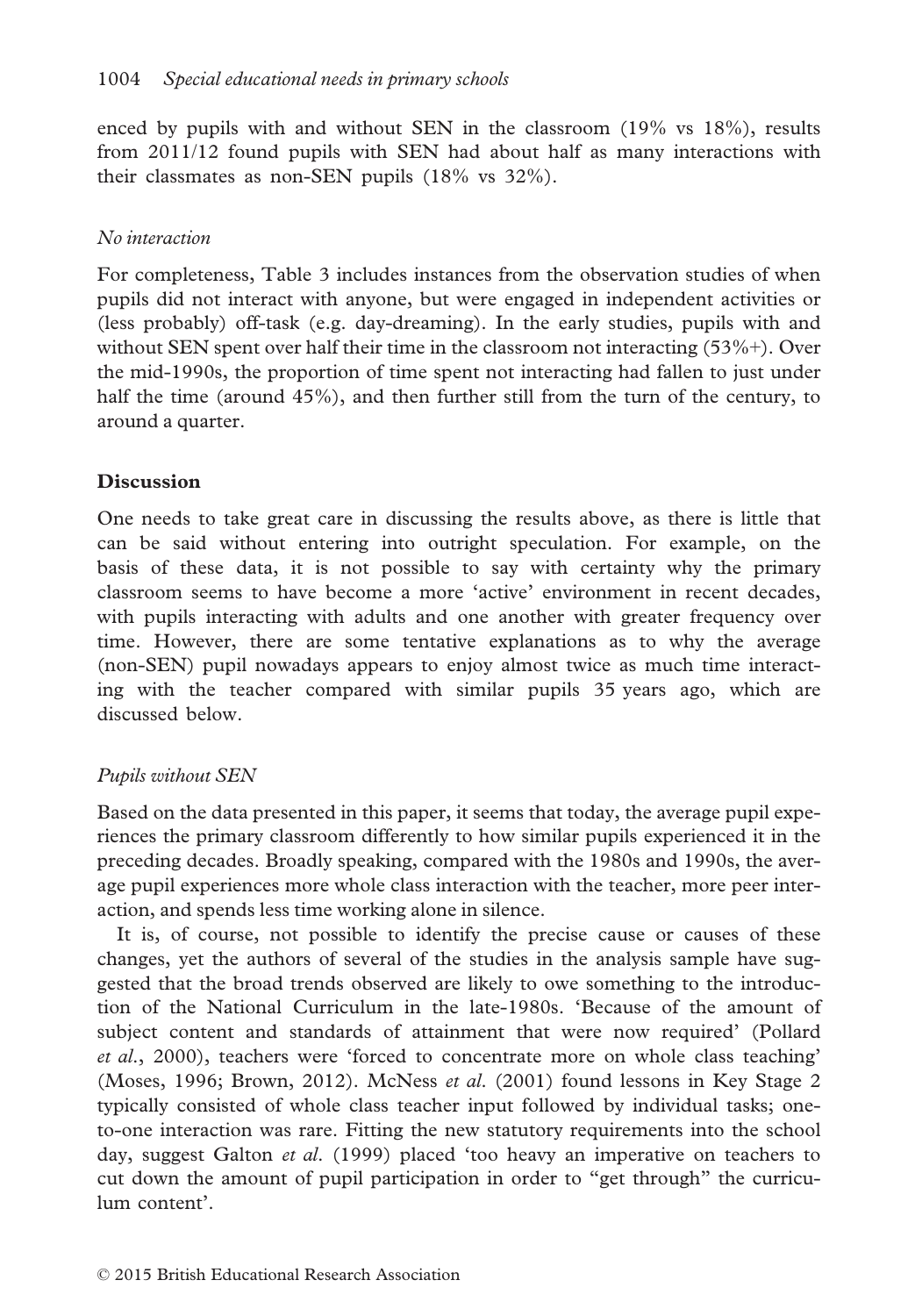## Pupils with SEN

If the influence of the National Curriculum has had an effect on teaching and, in turn, the classroom experiences of pupils without SEN, then it has almost certainly affected those with SEN in similar ways. Indeed, it is worth noting Croll's (1996b) claim that the way the National Curriculum applied 'pressures to concentrate on the whole class and the class average would disadvantage' pupils with SEN. In the context of this paper, pursuing this line of argument would lead only to further speculation in terms of what the results presented above might mean. We are, however, on slightly firmer ground in relation to a different claim about how the experiences of pupils with SEN have changed over time, and relative to the experiences of pupils without SEN.

The results of the analysis reported in this paper appear to support the view that the intuitive appeal of increasing the number of TAs in mainstream primary settings to assist the learning and inclusion of pupils with SEN has had an observable impact on the experiences of these pupils, which is not shared by pupils without SEN.

The use of TAs to support pupils with SEN has become an established part of life in the primary school classroom. For those with SEN, interactions with TAs comprise a key part of their day-to-day classroom experience. Data from the later systematic observation studies show how interactions with TAs have, in a sense, replaced interactions with teachers. Consequently, pupils with SEN—particularly those with the highest level of need—experience less interaction with a qualified teaching professional than pupils without SEN.

High levels of TA support also appear to affect the opportunity for peer interaction in the classroom. The results suggest pupils receiving little or no TA support now have proportionally more peer interaction compared with similar pupils in the early 1980s. However, over the same period, there has been seemingly no change in the amount of peer interaction involving pupils with SEN.

As the proportion of time pupils with and without SEN spend not interacting is almost the same (23% vs 25% in the DISS project; 26% in the MAST study), this suggests that interaction with TAs replaces interaction with others.

The data presented in this paper suggest the inclusion of TAs in the primary classroom to support pupils with SEN has resulted in the educational experience of these pupils diverging from that of the average (non-SEN) pupil. Additional findings from the MAST study show how the lives of pupils with high-level SEN are characterised by a high degree of separation from the classroom, the teacher and peers, and a lower quality pedagogical diet, as a result of systems of SEN provision that prioritise the employment and deployment of TAs, rather than teacher input. A decade earlier, Croll and Moses's (2000) survey of 300 teachers found that two-thirds of Statemented pupils were regularly withdrawn from mainstream classrooms to work with TAs for an average 3.7 hours per week. This matters, because findings from the DISS project show that this separation, and the subsequent way in which TAs are used as an alternative to teacher support, has unintended and troubling consequences.

An analysis of the progress in English, mathematics and science made by 360 pupils with SEN in Years 3 and 6 over a school year, found that pupils receiving the most TA support made less progress than similar pupils who received little or no TA support, even after controlling for factors likely to be related to attainment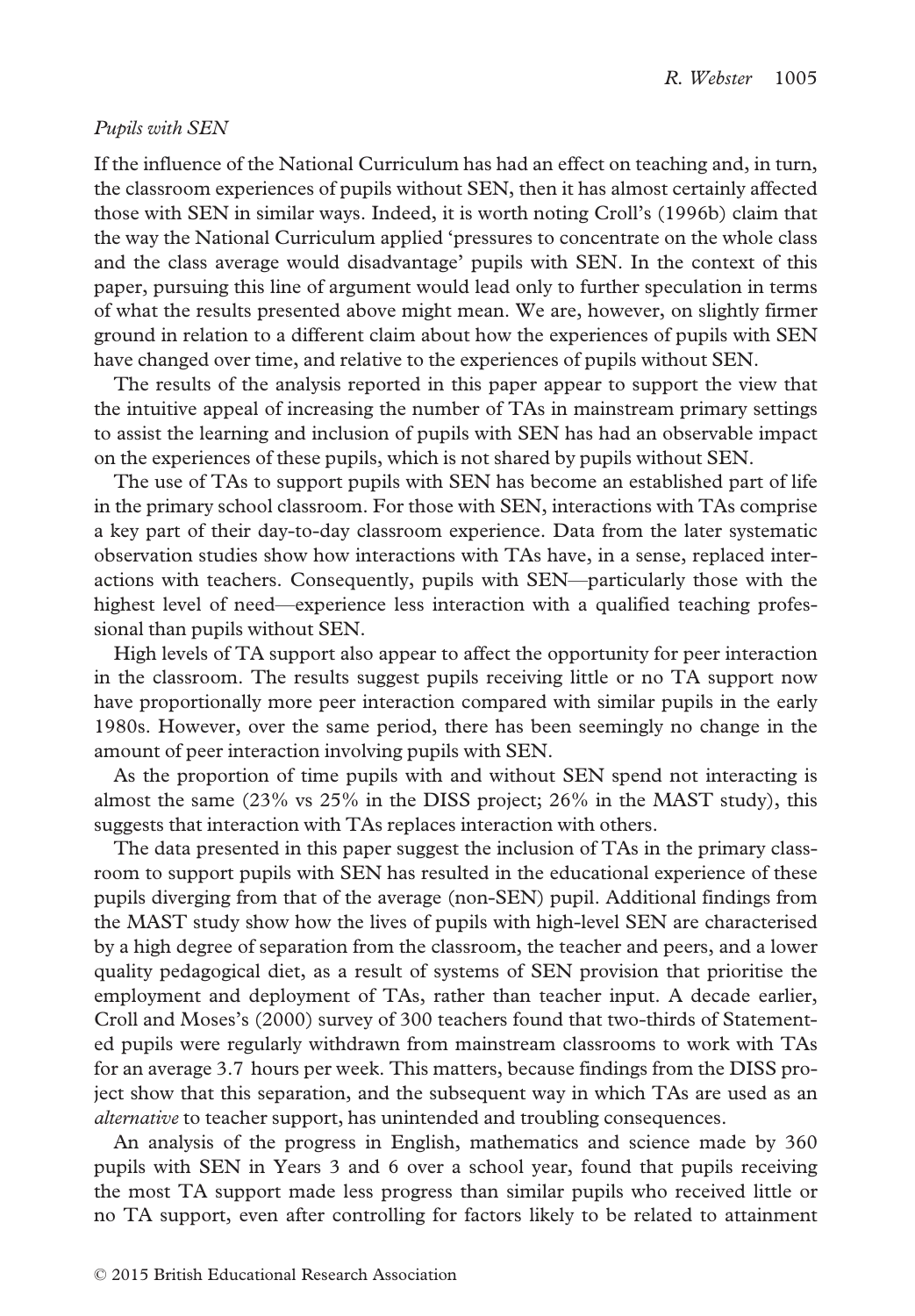and the allocation of TA support, such as prior attainment and SEN status (Webster et al., 2010; Blatchford et al., 2012). Effects were particularly marked for pupils with the highest levels of SEN (e.g. those on School Action Plus or who had Statements). Similarly, Reynolds and Muijs (2003) found primary pupils who struggled most with mathematics who were assigned TA support made less progress than their unsupported peers.

It is important to note there is no suggestion that the negative relationship between TA support and pupil progress is attributable to TAs; in other words, that it is somehow their fault. Training for teachers and TAs, plus the lack of time for quality prelesson preparation and feedback are equally key factors in explaining the attainment results from the DISS project (Webster *et al.*, 2011).

It is difficult to escape the conclusion that over the last 20 or so years, mainstream primary schools in England have drifted towards a situation where unqualified, nonteaching staff have taken on the role of 'primary educator' for children with often complex learning needs. This raises concerns about how schools organise to provide support for pupils with SEN, and about fairness and discrimination in education. As Giangreco et al. (2005) have argued, it is unlikely we would allow such an educational regime for pupils without SEN.

#### **Conclusions**

It has been the aim of this paper to use carefully selected descriptive data from a set of systematic observation studies to conduct an analysis of pupils' classroom experiences between 1976 and 2012. Data describing the average pupil experience at points in time were used as markers for comparing the experiences over time of pupils with SEN. The results suggested variations in relation to the proportion of time these pupils spent interacting with teachers, TAs and peers, and working alone, both over time and relative to pupils without SEN.

On the basis of the results of this analysis, the large increase in the number of TAs working in mainstream primary classrooms was identified as a key explanatory factor in the differences between the experiences of pupils with SEN over time, and relative to the average pupil. Additional reasons for the difference in the experiences of pupils with and without SEN over time are limited to supposition, although researchers have identified the National Curriculum, and how it has changed the way teachers teach and arrange the classroom, as a potential source of influence.

The most recent research studies referred to in this paper highlight how pupils with high-level SEN experience a lower quality pedagogical diet as a result of school and classroom arrangements that rely heavily on TAs to provide key, moment-by-moment instructional input (Blatchford et al., 2012; Webster & Blatchford, 2013). Elsewhere, the author and colleagues have set out how schools can begin to reverse the current situation, working towards models of practice in which teachers use TAs in ways that: (i) free them up to spend more time working with pupils with SEN; and (ii) make an appreciable difference to pupils' progress (Russell et al., 2012).

It has also been the aim of this paper to provide something of a defence of systematic observation methods. The limitations of using data derived via systematic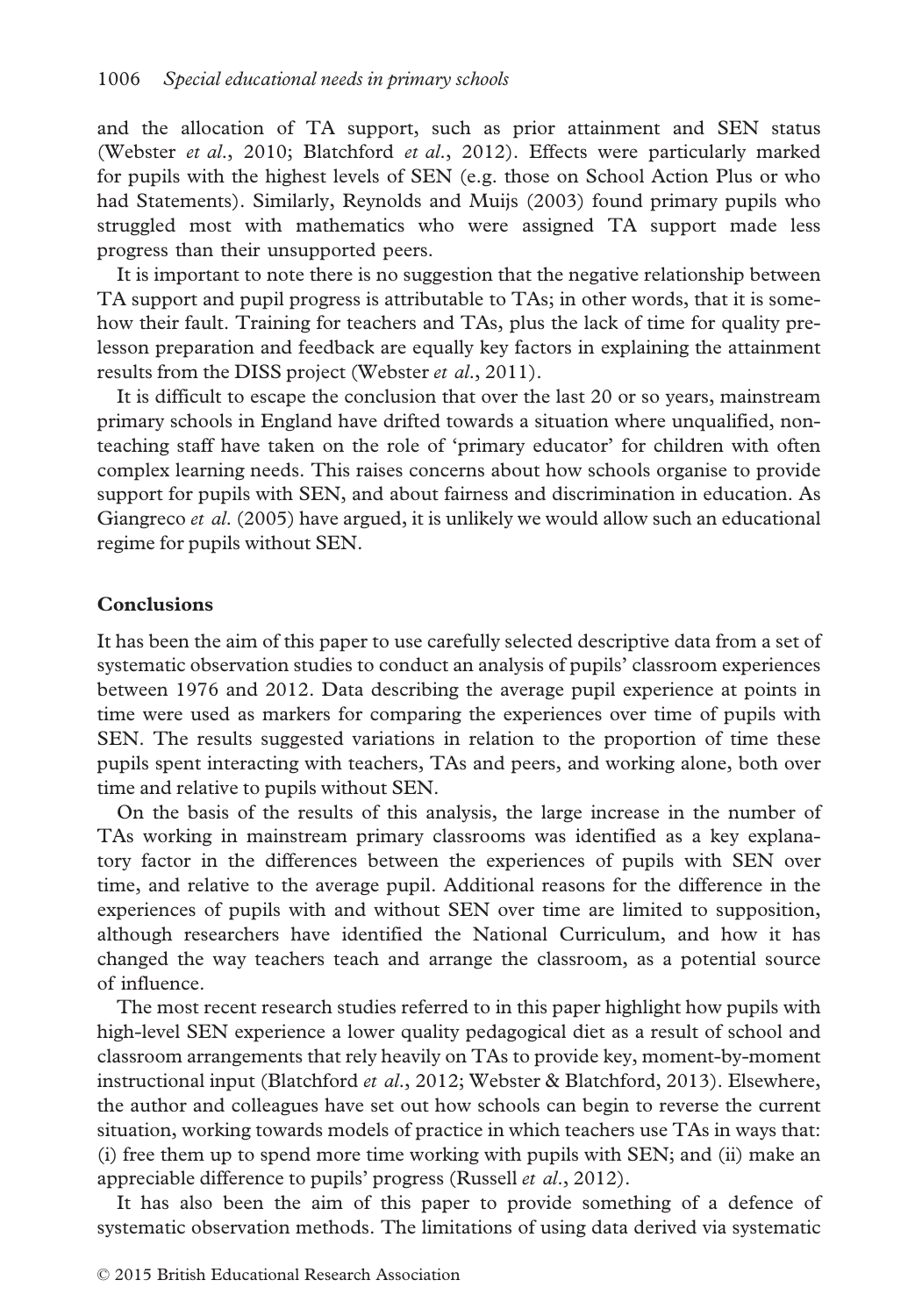observation have been apparent in the discussion above. While it provides a relatively straightforward (though often labour intensive) means of obtaining descriptive data, the picture of classroom life it paints is typically achieved using broad strokes. That said, it is chiefly by using these more stable measures of classroom activity, which are less susceptible to nuanced interpretation by individual observers within and across studies, that allows us to create a retrospective picture of life in the primary classroom.

#### **NOTES**

- $1$  In line with common usage, the term 'teaching assistant' is used to cover equivalent classroom-based paraprofessional roles, such as 'learning support assistant', 'special needs assistant' and 'classroom assistant'. 'Higher
- level teaching assistants' are also included in this definition. <sup>2</sup> The Observational Research and Classroom Learning Environment (ORACLE) project, led by Maurice Galton, was a study of teacher effectiveness. It was the first large-scale observational study of primary classrooms to be conducted in the UK. The aim was to provide descriptions of typical teacher–pupil and pupil–teacher interaction. Observations were carried out in some of the same schools in a replication study 20 years later,
- <sup>3</sup> The Primary Assessment, Curriculum and Experience (PACE) project, led by Andrew Pollard, studied the impact on English primary schools of the introduction of the National Curriculum and its attendant assessment procedures, following the 1988 Education Reform Act. Randomly selected pupils were observed and
- <sup>4</sup> School Action and School Action Plus were scrapped in September 2014 and replaced with a single schoolbased SEN category.

## References

Barrow, R. (1984) Giving teaching back to the teachers (Brighton, Wheatsheaf).

- Blatchford, P. (2003) The class size debate: Is small better? (Maidenhead, McGraw Hill/Open University Press).
- Blatchford, P., Bassett, P. & Brown, P. (2005) Teachers' and pupils' behaviour in large and small classes: A systematic observation study of pupils aged  $10-11$  years, *Journal of Educational Psy*chology, 97(3), 454–467.
- Blatchford, P., Bassett, P., Brown, P., Koutsoubou, M., Martin, C., Russell, A., Webster, R., & Rubie-Davies, C. (2009) The impact of support staff in schools. Results from the Deployment and Impact of Support Staff project, (Strand 2 Wave 2) (DCSF-RR148) (London, Department for Children, Schools and Families).
- Blatchford, P., Russell, A. & Webster, R. (2012) Reassessing the impact of teaching assistants: How research challenges practice and policy (Abingdon, Oxon, Routledge).
- Brown, M. (2012) Traditional versus progressive education, in: P. Adey & J. Dillon (Eds) Bad education: Debunking educational myths (Maidenhead, McGraw-Hill/Open University Press), 95–109.
- Croll, P. (1986) Systematic classroom observation (Lewes, UK, Falmer Press).
- Croll, P. (1996a) Researcher–pupil interaction in the classroom, in: P. Croll, N. Hastings (Eds) Effective primary teaching. Research-based classroom strategies (London, David Fulton), 14–28.
- Croll, P. (1996b) A curriculum for all? Special educational needs and the National Curriculum, in: P. Croll (Ed) Teachers, pupils and primary schooling (London, Cassell).
- Croll, P. & Moses, D. (1985) One in Five: The assessment and incidence of special education needs (London, Routledge and Kegan Paul).
- Croll, P. & Moses, D. (2000) Special needs in the primary school. One in Five (London, Cassell).
- Delamont, S. & Hamilton, D. (1986) Revisiting classroom research: A cautionary tale, in: M. Hammersley (Ed) Controversies in classroom research (Milton Keynes, Open University Press).
- Department for Education (2013) Children with special educational needs: An analysis—2013. Available online at: [https://www.gov.uk/government/publications/children-with-special-educa](http://https://www.gov.uk/government/publications/children-with-special-educational-needs-an-analysis-2013)[tional-needs-an-analysis-2013](http://https://www.gov.uk/government/publications/children-with-special-educational-needs-an-analysis-2013) (accessed 25 May 2014).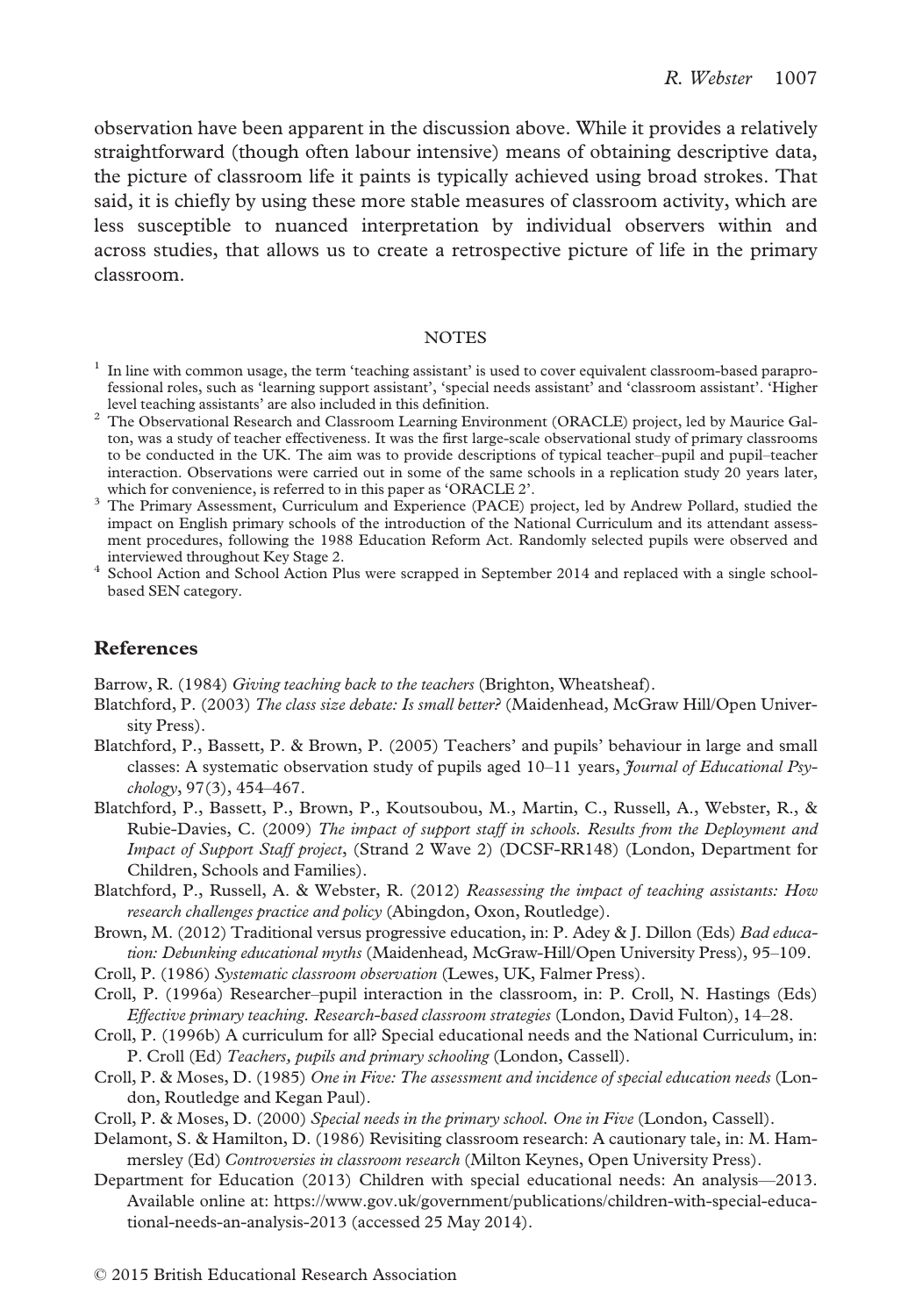- Department for Education (2014a) Children with special educational needs: An analysis—2013. Available online at: [https://www.gov.uk/government/statistics/children-with-special-educa](http://https://www.gov.uk/government/statistics/children-with-special-educational-needs-an-analysis-2014)[tional-needs-an-analysis-2014](http://https://www.gov.uk/government/statistics/children-with-special-educational-needs-an-analysis-2014) (accessed 25 May 2014).
- Department for Education (2014b) Statistical first release (SFR11/2014). School workforce in England: November 2013. Available online at: [https://www.gov.uk/government/publications/](http://https://www.gov.uk/government/publications/school-workforce-in-england-november-2013) [school-workforce-in-england-november-2013](http://https://www.gov.uk/government/publications/school-workforce-in-england-november-2013) (accessed 25 May 2014).
- Department for Education and Skills (2004) Special educational needs in England, January 2004, SFR 44/2004 (London, Department for Education and Skills).
- Department for Education and Skills (2007) Statistical first release: School workforce in England, January 2007 (provisional), SFR 15/2007 (London, Department for Education and Skills).
- Department of Education and Science (1978) Special educational needs (The Warnock Report) (London, Her Majesty's Stationery Office).
- Dockrell, J., Peacey, N. & Lunt, I. (2002) Literature review: Meeting the needs of children with special educational needs. Available online:<http://core.kmi.open.ac.uk/download/pdf/82335.pdf> (accessed 4 November 2014).
- Galton, M. & Patrick, H. (1990) Curriculum provision in the small primary school (London, Routledge).
- Galton, M., Hargreaves, L. & Comber, C. (1998) Classroom practice and the National Curriculum in small rural primary schools, *British Educational Research Journal*, 24(1), 43–61.
- Galton, M., Hargreaves, L., Comber, C., Wall, D. & Pell, T. (1999) Changes in patterns of teacher interaction in primary classrooms 1976–1996, British Educational Research Journal, 25(1), 23– 37.
- Galton, M., Hargreaves, L., Comber, C. & Wall, D. with Pell, A. (2002) Inside the primary classroom: 20 years on (London, Routledge).
- Galton, M., Simon, B. & Croll, P. (1980) Inside the primary classroom (London, Routledge).
- Giangreco, M. F. (2010) One-to-one paraprofessionals for students with disabilities in inclusive classrooms: Is conventional wisdom wrong?, Intellectual & Developmental Disabilities,  $48(1)$ , 1–13.
- Giangreco, M. F., Yuan, S., McKenzie, B., Cameron, P. & Fialka, J. (2005) Be careful what you wish for  $\dots$ : Five reasons to be concerned about the assignment of individual paraprofessionals, Teaching Exceptional Children, 37(5), 28–34.
- House of Commons Education and Skills Committee (2006) Special educational needs. Third report of session 2005–06, Volume I. Report, together with formal minutes. Available online at: [http://](http://www.publications.parliament.uk/pa/cm200506/cmselect/cmeduski/478/478i.pdf) [www.publications.parliament.uk/pa/cm200506/cmselect/cmeduski/478/478i.pdf](http://www.publications.parliament.uk/pa/cm200506/cmselect/cmeduski/478/478i.pdf) (accessed 25 May 2014).
- McIntyre, D. & Macleod, G. (1986) The characteristics and uses of systematic observation, in: M. Hammersley (Ed) Controversies in classroom research (Milton Keynes, Open University Press).
- McNess, E., Triggs, P., Broadfoot, P., Osborn, M. & Pollard, A. (2001) The changing nature of assessment in English primary schools: Findings from the PACE Project 1989–1997, Education  $3-13$ ,  $29(3)$ ,  $9-16$ .
- Mortimore, P., Sammons, P., Stoll, L., Lewis, D. & Ecob, R. (1988) School matters: The junior years (Wells, Somerset, Open Books).
- Moses, D. (1996) Special educational needs, in: P. Croll & N. Hastings (Eds) *Effective primary* teaching: Research-based classroom strategies (London, David Fulton), 103–117.
- Pollard, A. & Triggs, P., with Broadfoot, P., McNess, E. & Osborn, M. (2000) What pupils say: Changing policy and practice in primary education. Findings from the PACE project (London, Continuum).
- Reynolds, D. & Muijs, D. (2003) The effectiveness of the use of learning support assistants in improving the mathematics achievement of low achieving pupils in primary school, *Educational* Research, 45(3), 219–230.
- Russell, A., Webster, R. & Blatchford, P. (2012) Maximising the impact of teaching assistants: Guidance for school leaders and teachers (Abingdon, Oxon, Routledge).
- Rutherford, G. (2012) In, out or somewhere in between? Disabled students' and teacher aides' experiences of school, International Journal of Inclusive Education, 16(8), 757–774.